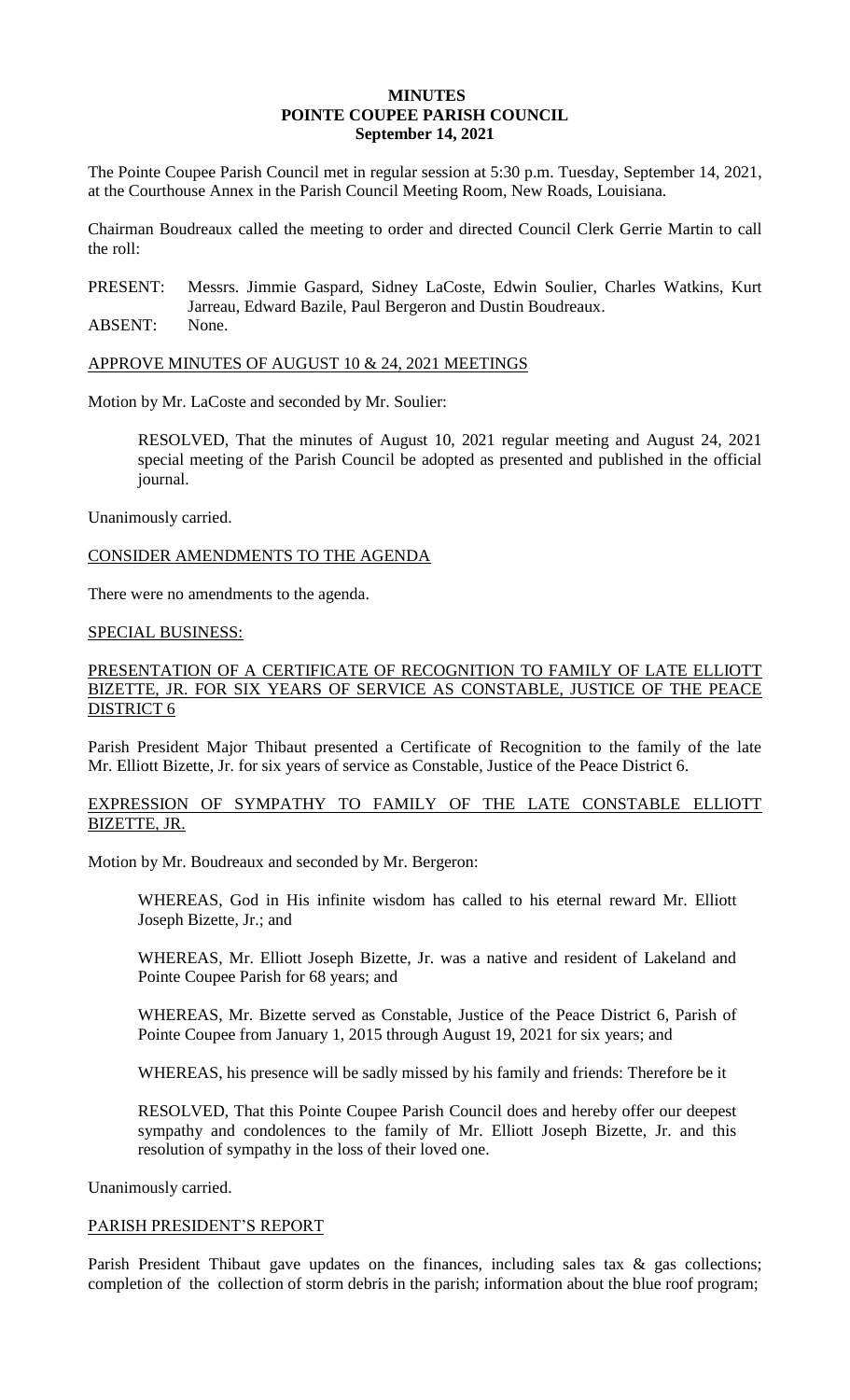and drawdown of False River.

#### PUBLIC COMMENTS ON AGENDA ITEMS

There were no public comments.

RECOMMENDATION(S) FROM PLANNING & ZONING COMMISSION:

APPROVAL OF A MAP SHOWING THE FINAL PLAT OF HARVEST VIEW SUBDIVISION LOTS 1 THRU 16 BEING A PORTION OF TRACT C-4-A-3-A LOCATED OFF OF LA HWY. 978 AT OSCAR IN SECTIONS 67 & 84, TOWNSHIP 5 SOUTH & RANGE 10 EAST FOR POINTE PROSPECT, LLC

Motion by Mr. Bergeron and seconded by Mr. Soulier:

RESOLVED, That upon the recommendation of the Pointe Coupee Parish Planning & Zoning Commission, a map showing the final plat of Harvest View Subdivision Lots 1 thru 16 being a portion of Tract C-4-A-3-A located off of LA Highway 978 at Oscar in Sections 67 & 84, Township 5 South & Range 10 East for Pointe Prospect, LLC be approved.

The Chairman called for a roll call vote that resulted as follows:

- YEAS: Messrs. Gaspard, LaCoste, Soulier, Watkins, Jarreau, Bazile, Bergeron and Boudreaux.
- NAYS: None.

ABSENT: None.

On a vote of 8-0-0, the motion carried.

# PUBLIC HEARING ON AN INTRODUCED PROPOSED ORDINANCE TO AMEND AND REENACT CHAPTER 16, ARTICLE III OF THE POINTE COUPEE PARISH CODE OF ORDINANCES, RELATIVE TO DERELICT STRUCTURES, AND THEREAFTER, DISCUSSION & CONSIDERATION OF THE ADOPTION

A hearing to obtain public input to a proposed ordinance to amend and reenact Chapter 16, Article III of the Pointe Coupee Parish Code of Ordinances, relative to derelict structures, and further provide with respect thereto was conducted at 5:42 p.m., Tuesday, September 14, 2021 at the Parish Council Meeting Room, Courthouse Annex, 160 East Main Street, New Roads, Louisiana.

There were no objections received orally or written to the ordinance.

Motion by Mr. Watkins and seconded by Mr. Soulier:

RESOLVED, That a proposed ordinance to amend and reenact Chapter 16, Article III of the Pointe Coupee Parish Code of Ordinances, relative to derelict structures, and further provide with respect thereto be adopted by the Pointe Coupee Parish Council.

The Chairman called for a roll call vote that resulted as follows:

YEAS: Messrs. Bergeron, Bazile, Jarreau, Watkins, Soulier, LaCoste, Gaspard and Boudreaux.

NAYS: None.

ABSENT: None.

On a vote of 8-0-0, the motion carried.

# BOARD OF REVIEW FOR ASSESSMENT

The Pointe Coupee Parish Council met at 5:44 p.m. as a Board of Review to hear complaints and/or protests as to the value of property for parish assessment purposes.

Attorney Angela W. Adolph of Kean, Miller, LLP reported on the Notice of Appeal form Request form filed by Louisiana Generating, LLC's Big Cajun II (Cleco Corporation) requesting the assessment on their property be reduced.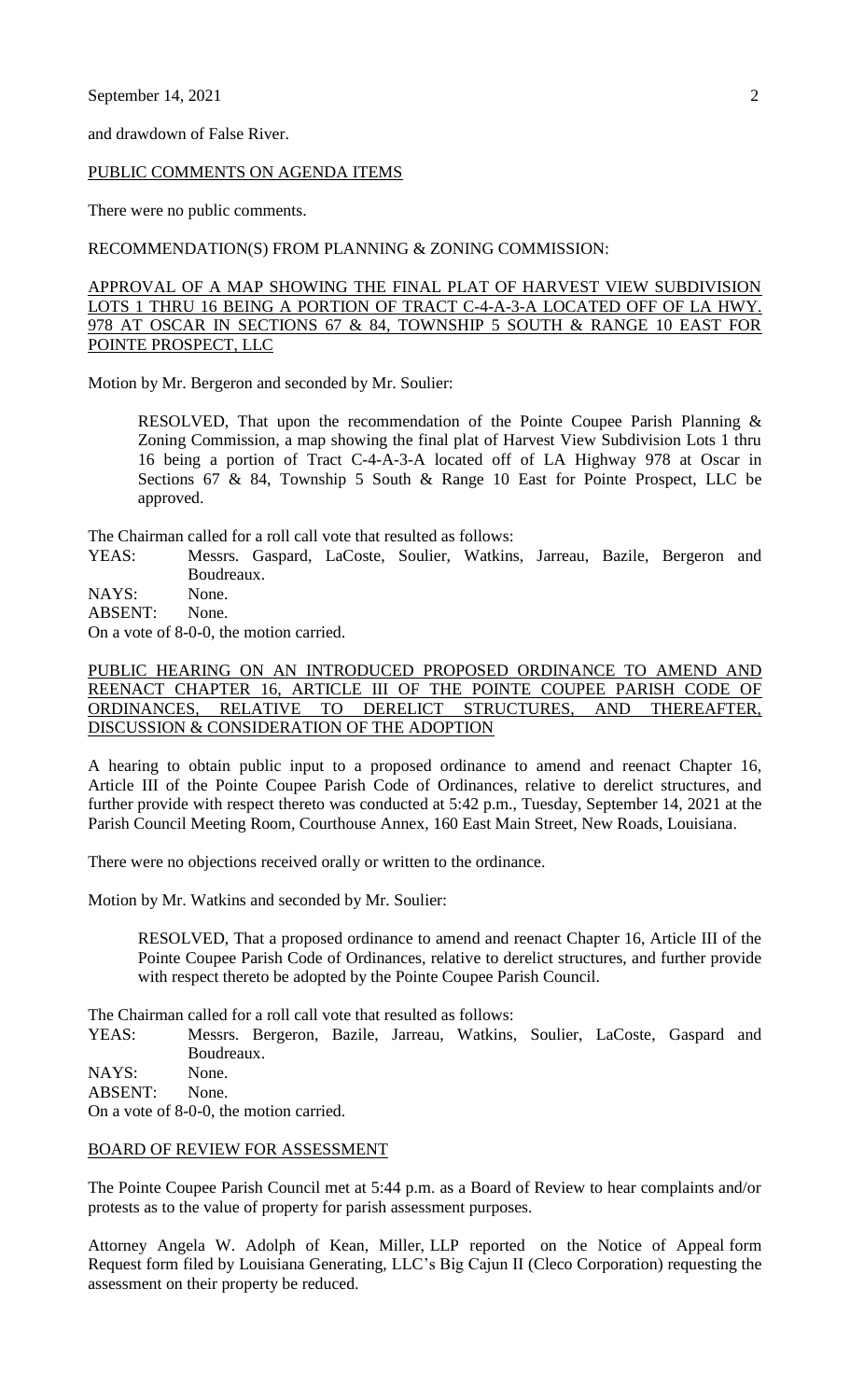September 14, 2021  $\overline{3}$ 

Parish Assessor James "Jimmy" Laurent, Jr. gave an overview of the assessment of Louisiana Generating, LLC's Big Cajun II property. He reported that the industrial tax exempt program contracts were available for review at the meeting, and are being introduced as evidence for this appeal. He presented and reviewed with the council a Value Consulting Report of Cleco Corporation's Louisiana Generating, LLC, Big Cajun II – Unit #1, Unit #2 and 58% of Unit #3 at New Roads he had prepared by Hartman Consultants, LLC. This is also being introduced as evidence for this appeal.

After further discussion, the following resolution was offered:

Motion by Mr. Jarreau and seconded by Mr. Watkins:

RESOLVED, That the appraisal of assessment of properties, rules and regulations in the parish as presented by the Assessor be accepted.

The Chairman called for a roll call vote that resulted as follows:

YEAS: Messrs. Gaspard, LaCoste, Soulier, Watkins, Jarreau, Bazile, Bergeron and Boudreaux.

NAYS: None. ABSENT: None.

On a vote of 8-0-0, the motion carried.

## INTRODUCTION OF ORDINANCE:

## AN ORDINANCE TO AMEND CHAPTER 25, OF THE POINTE COUPEE PARISH CODE OF ORDINANCES, TO ADOPT REGULATIONS WITH REGARD TO RECREATIONAL VEHICLE PARKS; RECREATIONAL VEHICLES OUTSIDE OF RECREATIONAL VEHICLE PARKS (PUBLIC HEARING WILL BE HELD OCTOBER 12, 2021)

#### NOTICE OF INTRODUCTION OF ORDINANCE AND PUBLIC HEARING

NOTICE IS HEREBY GIVEN that a proposed ordinance to amend Chapter 25, of the Pointe Coupee Parish Code of Ordinances, to adopt regulations with regard to recreational vehicle parks; recreational vehicles outside of recreational vehicle parks, and otherwise provide with respect thereto has been introduced before the Pointe Coupee Parish Council, and that a public hearing will be held relative thereto at 5:30 p.m., Tuesday, October 12, 2021 at the Parish Council Meeting Room, Courthouse Annex, 160 East Main Street, New Roads, Louisiana, after which said ordinance may be considered for adoption. All interested persons are urged to attend.

RESOLUTIONS:

## SUPPORT OF RESUMING FEDERAL OFFSHORE LEASING IN THE GULF OF MEXICO

Motion by Mr. LaCoste and seconded by Mr. Gaspard:

## A RESOLUTION IN SUPPORT OF RESUMING FEDERAL OFFSHORE LEASING IN THE GULF OF MEXICO

WHEREAS, the United States of America Offshore Oil and Gas Program, since its authorization by the Outer Continental Shelf Lands Act (OCSLA), has provided significant energy to help fuel the great economy of America; and

WHEREAS, the United States of America Offshore Oil and Gas Program, has been very effective in helping America achieve energy security and strengthening our National Security; and

WHEREAS, the offshore industry and government have collaborated with groups such as the Coastal Conservation Association to create innovative ways to find beneficial cooperation such as the Rigs-to-Reef Program, which benefits the recreational fishing community by repurposing obsolete structures of which nearly 600 reefed platforms in the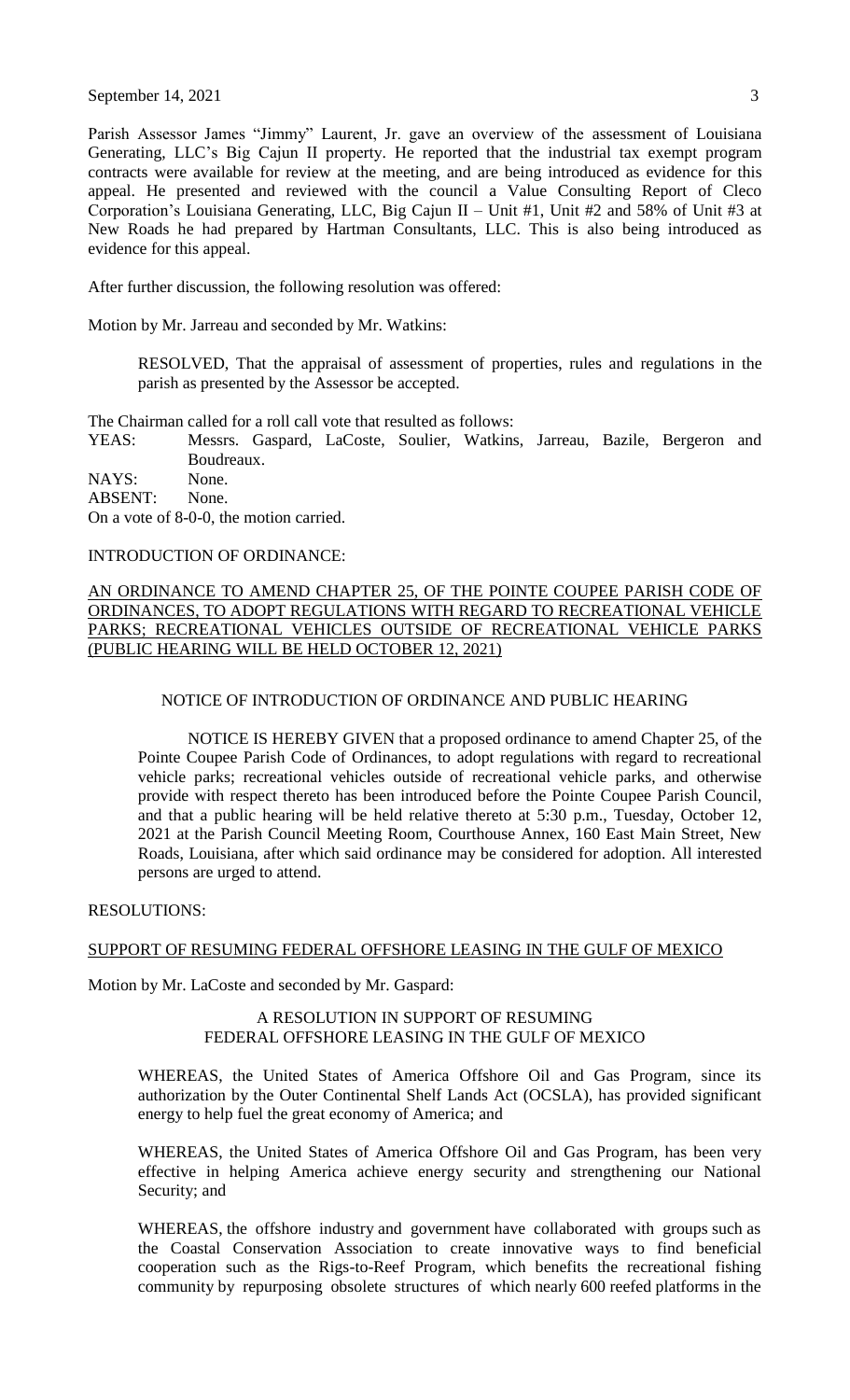United States Gulf of Mexico are home to almost seven million fish and other critical marine species, enriching marine life; and

WHEREAS, since its inception, the United States of America Offshore Oil and Gas Program is responsible for helping to create hundreds of thousands of jobs with a significant economic impact and has generated hundreds of billions in royalty revenue for the United States Treasury; and

WHEREAS, the United States Congress in 2020 permanently funded the Land and Water Conservation Fund at \$900 million per year with wide bipartisan support. Relying solely on earnings from federal offshore oil and gas leasing, the Land and Water Conservation Fund has funded more than \$4 billion worth of projects since its inception in 1965 for purposes of conservation, recreation, restoration and protection of vital national resources; and

WHEREAS, since 2006, more than \$1 billion, funded exclusively by federal offshore lease revenues, has been disbursed to four Gulf energy-producing states through the Gulf of Mexico Energy Security Act to support coastal conservation and restoration projects; hurricane protection programs; and activities to implement marine coastal or conservation management plans; and

WHEREAS, in the most recent conservation legislation, the Great American Outdoors Act, the United States Congress set aside up to \$1.9 billion a year from federal offshore lease revenues for the next five years to repair facilities and infrastructure in our national parks, forests, wildlife refuges and American Indian Schools; and

WHEREAS, it is important for the funding of these conservation, recreation, restoration and protection efforts that the United States of America Offshore Oil and Gas Program continues; and

WHEREAS, the United States of America Offshore Oil and Gas Program has been managed in such a way that it is recognized as an environmentally advantaged energy producer with approximately half (53%) of the carbon intensity per barrel of other producing regions worldwide, and

WHEREAS, United States of America Offshore Energy represents a significant opportunity to help improve the health of our planet due to its low carbon intensity; and

WHEREAS, President Joe Biden and Department of Interior Secretary Deb Haaland have caused regularly scheduled lease sales for offshore resources, previously authorized by administrations of both political parties, to be canceled resulting in great uncertainty for the economy, the energy, and the environment of America; and

WHEREAS, Terry A. Doughty of the United States District Court recently decided in a suit filed by the States of Louisiana, Alabama, Alaska, Arkansas, Georgia, Mississippi, Missouri, Montana, Nebraska, Oklahoma, Texas, Utah and West Virginia that the Executive Branch does not have the legal right to stop leasing Federal territory for Oil and Gas production without approval from Congress; and

WHEREAS, the future production of these oil and gas resources and consequently the funding of conservation, recreation, restoration and protection and further consequently the denial of environmentally advantaged, low carbon intensity barrels of production as a substitution for higher carbon intensity barrels of production from foreign sources; all will be negatively impacted by the continued cancellation of offshore lease sales.

NOW THEREFORE BE IT RESOLVED that the Pointe Coupee Parish Council meeting on September 14, 2021, petitions President Biden and Secretary Haaland to immediately schedule Lease Sales for the Gulf of Mexico, a historic energy producing province, to assist in producing a larger portfolio of some of the planet's lowest carbon intensity barrels of oil and to assist in producing a larger portfolio of natural gas which can serve the Liquified Natural Gas (LNG) worldwide market; all in an effort to restore confidence, generate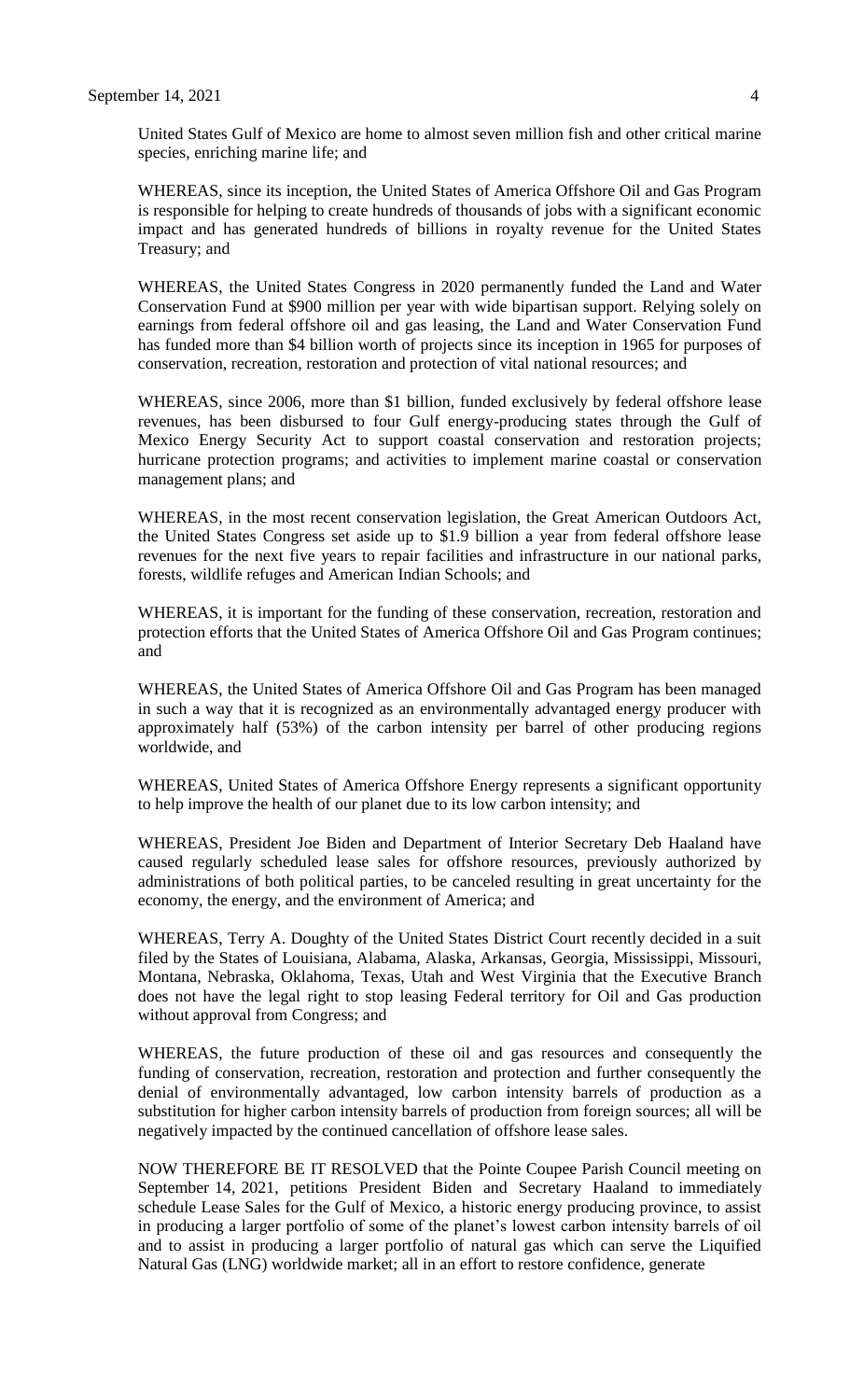economic activity, enhance environmental stewardship, create American jobs, and strengthen national and energy security.

**BE IT FURTHER RESOLVED** that a copy of this resolution be forwarded to President Biden, Secretary Haaland, members of the United States Congress, the City and Parish governing authorities within the State of Louisiana, the Louisiana Police Jury Association, the Louisiana Municipal Association, and the National Association of Counties.

Unanimously carried.

#### AUTHORIZE PRESIDENT TO SIGN A GRANT APPLICATION WITH LA DOTD FOR THE COUNCIL ON AGING TRANSPORTATION PROGRAM

Motion by Mr. Watkins and seconded by Mr. Jarreau:

Resolution authorizing the filing of an application with the Louisiana Department of Transportation and Development for a grant under 49 CFR 5311, Formula Grant for Rural Areas and/or 49 CFR 5339, Grants for Bus and Bus Facility Program.

WHEREAS, the Secretary of Transportation and Development is authorized to make grants for mass transportation projects; and

WHEREAS, the contract for financial assistance will impose certain obligations upon the applicant, including the provisions by it of the local share of project costs; and

WHEREAS, it is required by Louisiana Department of Transportation and Development in accord with the provisions of Title VI of the Civil Rights Act of 1964, that in connection with the filing of an application for assistance that it will comply with Title VI of the Civil Rights Act of 1964 and the U. S. Department of Transportation requirements thereunder; and

WHEREAS, it is the goal of the Applicant that minority business enterprise be utilized to the fullest extent possible in connection with this project, and the definitive procedures shall be established and administered to ensure that minority businesses shall have the maximum feasible opportunity to compete for contracts when procuring construction contracts, supplies, equipment, or consultant and other services: Therefore be it

RESOLVED by Pointe Coupee Parish Government:

- 1. That the Parish President is authorized to execute and file an application on behalf of Pointe Coupee Parish Government with the Louisiana Department of Transportation and Development, to aid in the financing of operating and/or capital assistance projects pursuant to the FTA transit programs.
- 2. That the Parish President is authorized to execute and file with such applications an assurance or any other document required by the Louisiana Department of Transportation and Development effectuating the purposes of Title VI of the Civil Rights Act of 1964, as amended.
- 3. That the Parish President is authorized to furnish such additional information as the Louisiana Department of Transportation and Development may require in connection with the application or financial reimbursement of the project.
- 4. That the Parish President is authorized to set forth and execute affirmative minority business policies in connection with the project's procurement needs.

5. That the Parish President is authorized to execute grant contract agreements on behalf of Pointe Coupee Parish Government with the Louisiana Department of Transportation and Development for aid in the financing of the operating or capital assistance projects.